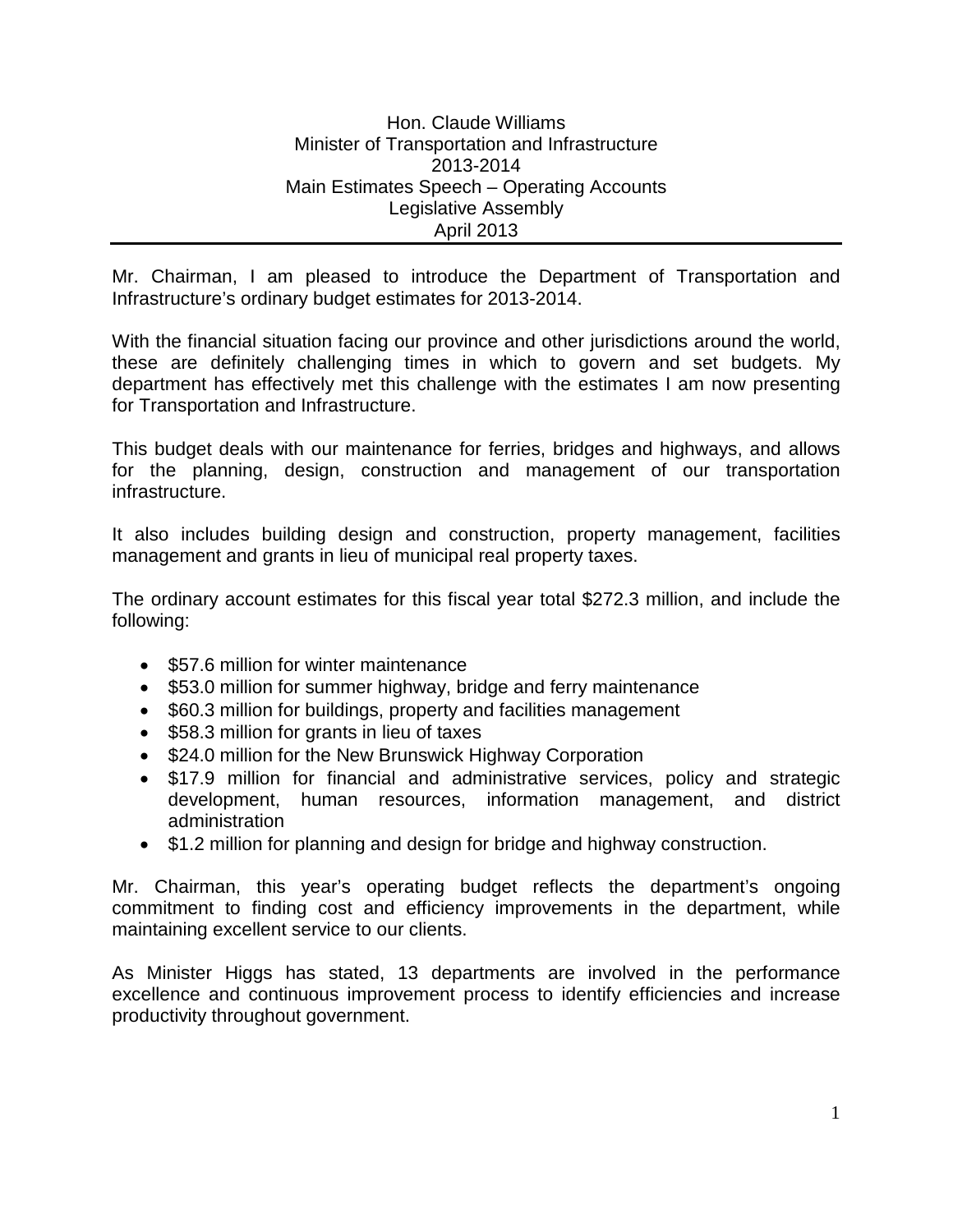For the next year, the Department of Transportation and Infrastructure will be transforming its operations to become a performance-based organization. We are aiming to find \$26 million in efficiencies through reduced operating costs, increased labour productivity and more efficient use of equipment and materials.

We are learning to be more efficient and more productive in everything we do and, as a consequence, we will be doing things even better than we did before, while reducing our costs and saving tax dollars.

This is about changing the culture of government and the way we manage and measure and respond to our work. In fact, we want to maintain and improve services for New Brunswickers. The most important part of this process will be learning how we can be more efficient and more productive as a department, while living within our means.

The result will be a stronger, more efficient department leading to better customer satisfaction with the general public. By year's end, DTI will have implemented permanent, long-term change to improve the department and become leaders in performance excellence. Discipline, accountability, proactive management, daily due diligence, communication and better planning and scheduling of activities will be keys to our success.

I want to thank all my staff who are engaged and support the work we are doing to change our organization to one that is performance-based by focusing on performance excellence and continuous improvement.

I would now like to outline some of the specific initiatives that we are undertaking as a result of our focus on continuous improvement.

As announced earlier by my colleague, the Minister of Finance in his budget speech, we will be selling the government plane.

To ensure transparency, a public process will be implemented to complete this sale and maximize the financial benefit for taxpayers.

In collaboration with the Department of Government Services, we are looking at improving procurement activities. Given the number of tenders we issue and materials procured at DTI, there is tremendous potential to produce further cost savings by better planning our tender process.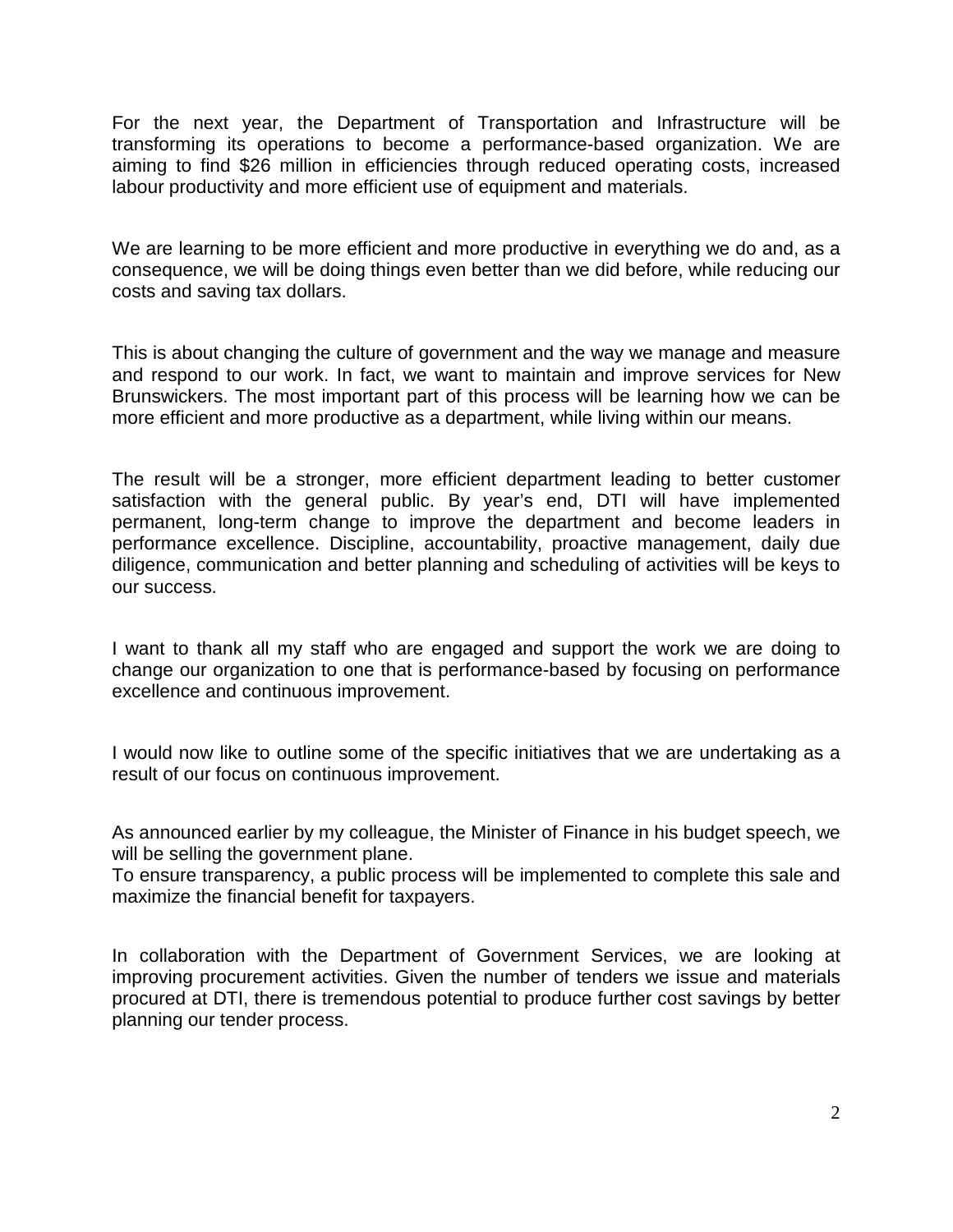At the Vehicle Management Agency, we are looking at better managing the parts inventory and increasing capacity in the shops by better managing workloads and work schedules and increasing wrench time.

A review of the government fleet is also being carried out as announced in the provincial budget. Government's goal is to significantly reduce the number of light vehicles in this fiscal year by a minimum of 10 per cent.

Fuel costs for transportation and heating costs for buildings are budget pressures we must also deal with in order to live within our means.

My department is working to reduce fuel costs in our government vehicles by monitoring idling and focusing on the efficient use of its vehicle fleet. We are also working to reduce fuel costs in the ferry service to the Fundy Isles by better managing vessel speeds and introducing shore power when the vessel is not in operation.

The buildings group continues to utilize the energy retrofit program to reduce heating bills. We are looking at selling several government-owned properties to reduce costs and generate revenue. We are also relocating office space to reduce the footprint of government and again reduce costs and produce savings for the taxpayer.

In winter maintenance, we have already seen tremendous improvement and reduction in sand and salt consumption and this improvement is projected to reduce our maintenance costs by well over \$2 million in 2013-2014.

These savings are being achieved by closer monitoring of weather temperatures in relation to road conditions and better adherence to sand and salt policies without affecting road safety. Also, we will see additional savings resulting from reduced fuel consumption and overtime worked by staff.

In summer maintenance, we are looking at better management of work schedules, including vacation schedules, so road repairs and projects are not delayed or costs increased due to lack of human resources and added time on the job and to ensure better quality in our workmanship.